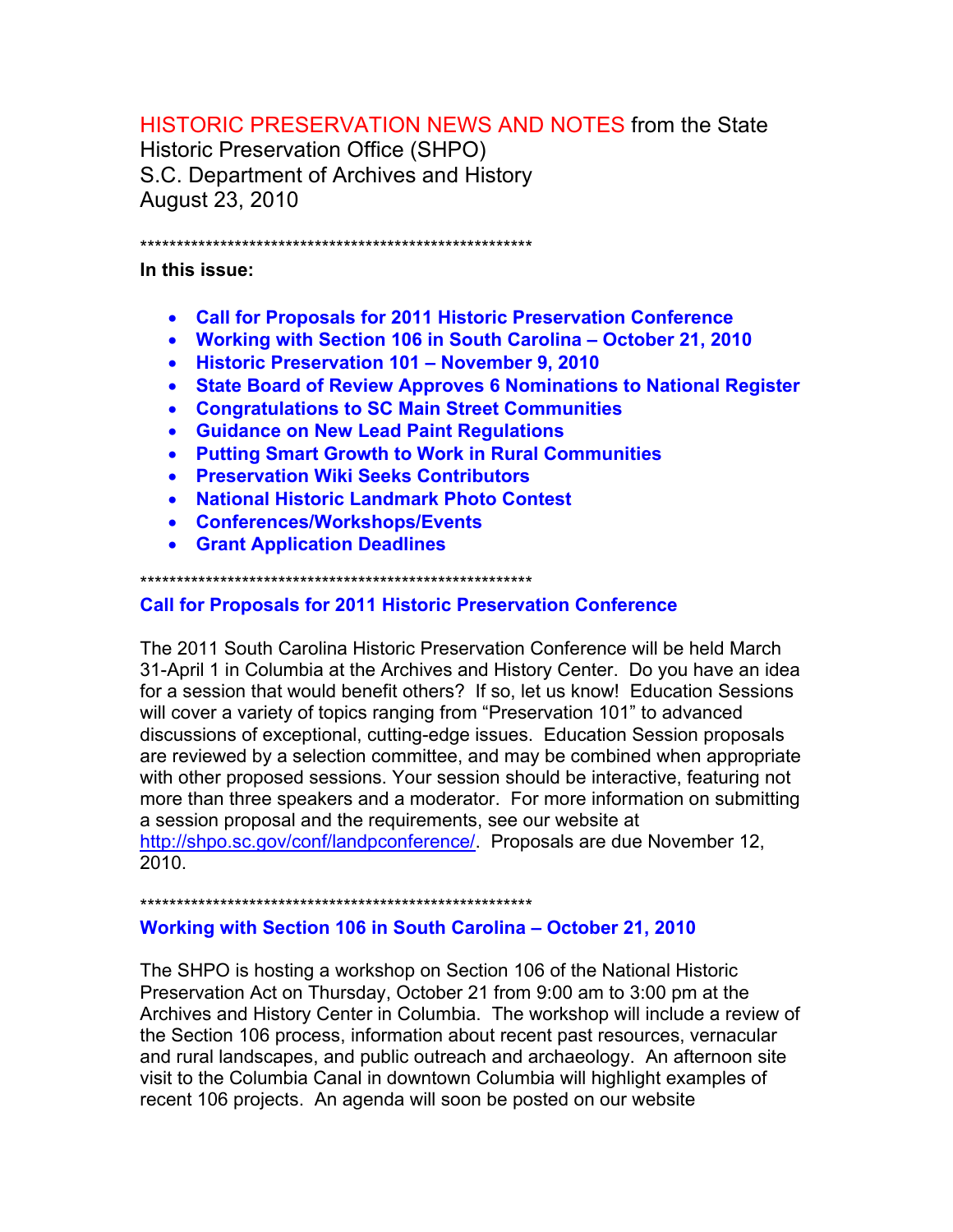www.shpo.sc.gov. The workshop is **free**, but we ask that you pre-register. To register, please e-mail Caroline Wilson at **cwilson@scdah.state.sc.us.** If you have any questions about this workshop, please contact Rebekah Dobrasko at 803-896-6183 or dobrasko@scdah.state.sc.us.

\*\*\*\*\*\*\*\*\*\*\*\*\*\*\*\*\*\*\*\*\*\*\*\*\*\*\*\*\*\*\*\*\*\*\*\*\*\*\*\*\*\*\*\*\*\*\*\*\*\*\*\*\*\*

### **Historic Preservation 101 – November 9, 2010**

The State Historic Preservation Office invites you to come learn about our programs that help individuals, organizations and communities document and protect their historic properties. This overview is geared towards those who are new to preservation in South Carolina, as well as those who would like a refresher course. It will include presentations about the National Register of Historic Places, historical markers, tax credits, grants and more. For more information contact Jennifer Satterthwaite at 803-896-6171 or jsatt@scdah.state.sc.us.

\*\*\*\*\*\*\*\*\*\*\*\*\*\*\*\*\*\*\*\*\*\*\*\*\*\*\*\*\*\*\*\*\*\*\*\*\*\*\*\*\*\*\*\*\*\*\*\*\*\*\*\*\*\*

## **State Board of Review Approves 6 Nominations to National Register**

The South Carolina State Board of Review for the National Register of Historic Places met on Friday, July 23 at the Archives and History Center in Columbia and approved the following nominations to the National Register of Historic Places:

- Upper Long Cane Cemetery, Abbeville County
- Charleston Naval Hospital Historic District, North Charleston, Charleston **County**
- McDowell House, Fountain Inn, Greenville County
- Welborn House, Fountain Inn, Greenville County
- Cedar Grove Lutheran Church, Leesville, Lexington County
- Tamassee D.A.R. School, Tamassee, Oconee County

These nominations will be forwarded to the Keeper of the National Register at the National Park Service in Washington DC who makes the final decision about listing the property. For more information about the National Register program contact Andy Chandler at chandler@scdah.state.sc.us or 803-896-6179.

\*\*\*\*\*\*\*\*\*\*\*\*\*\*\*\*\*\*\*\*\*\*\*\*\*\*\*\*\*\*\*\*\*\*\*\*\*\*\*\*\*\*\*\*\*\*\*\*\*\*\*\*\*\*

## **Congratulations to SC Main Street Communities**

The Main Street program of the National Trust for Historic Preservation has accredited the following Main Street programs in South Carolina for 2010. The accreditation process evaluates programs on 10 performance standards and provides national recognition to organizations that meet the standards.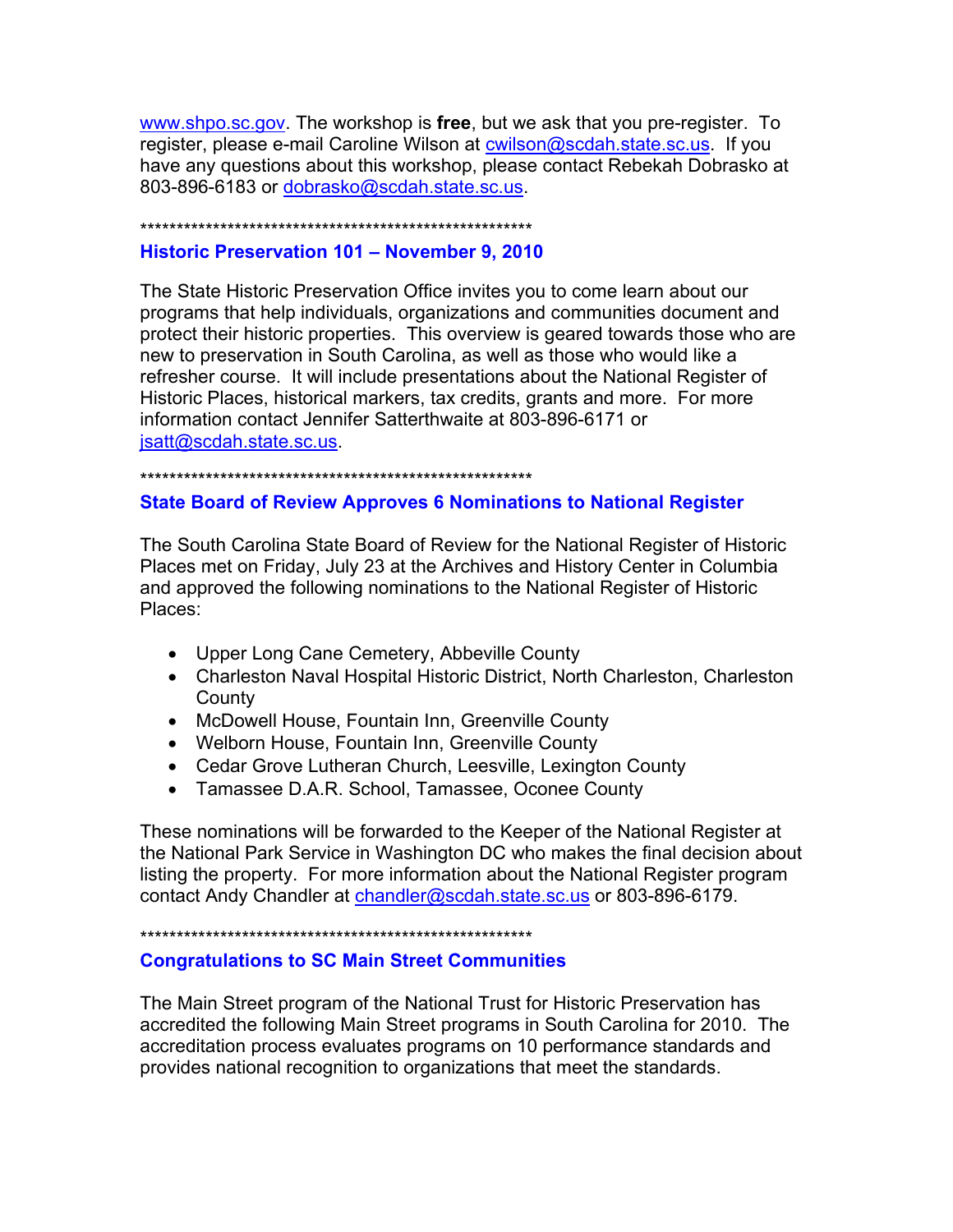- Main Street Beaufort, U.S.A. www.downtownbeaufort.com
- See Lancaster http://www.seelancaster.net/
- Historic Marion Revitalization www.theswampfox.com
- Conway Main Street, U.S.A. www.conwaymainstreet.com
- Bennettsville Downtown www.bdda.org
- Florence Downtown Development Corporation www.cityofflorence.com
- Summerville D.R.E.A.M. www.summervilledream.org
- Main Street Laurens, USA http://www.mainstreetlaurens.org/
- Downtown Orangeburg Revitalization Association http://www.orangeburg.sc.us/DORA/default.php
- City of Manning http://www.cityofmanning.org
- Great Falls Hometown Association http://www.greatfallssc.net/page5.html

The Main Street South Carolina program is an affiliate of the Municipal Association. For more information see http://www.masc.sc/programs/knowledge/Pages/Main-Street-SC.aspx or contact Beppie LeGrand at blegrand@masc.sc, 803-933-1231.

\*\*\*\*\*\*\*\*\*\*\*\*\*\*\*\*\*\*\*\*\*\*\*\*\*\*\*\*\*\*\*\*\*\*\*\*\*\*\*\*\*\*\*\*\*\*\*\*\*\*\*\*\*\*

## **Guidance on New Lead Paint Regulations**

New regulations from the Environmental Protection Agency on lead paint known as the "renovation, repair, and painting rule" took effect on April 22, 2010. The National Trust for Historic Preservation has issued guidance on the new rule and helpful tips on lead paint safety. See

http://www.preservationnation.org/issues/lead-paint/.

\*\*\*\*\*\*\*\*\*\*\*\*\*\*\*\*\*\*\*\*\*\*\*\*\*\*\*\*\*\*\*\*\*\*\*\*\*\*\*\*\*\*\*\*\*\*\*\*\*\*\*\*\*\*

## **Putting Smart Growth to Work in Rural Communities**

The International City/County Management Association has a new report about applying smart growth strategies to rural communities. It features case studies that highlight how state and local governments and non-profits have successfully implemented strategies to support rural lands, revitalize existing communities, and create great new places for residents and visitors. To read the report go to http://icma.org/en/icma/knowledge\_network/documents/kn/Document/301483/Put ting Smart Growth to Work in Rural Communities.

\*\*\*\*\*\*\*\*\*\*\*\*\*\*\*\*\*\*\*\*\*\*\*\*\*\*\*\*\*\*\*\*\*\*\*\*\*\*\*\*\*\*\*\*\*\*\*\*\*\*\*\*\*\*\*\*

## **Preservation Wiki Seeks Contributors**

Preservapedia, is a wiki-style (think Wikipedia) encyclopedia for preservation professionals sponsored by the National Center for Preservation Training and Technology. Their staff and interns have contributed over 300 articles on topics from linoleum to landscapes and they are seeking editors to help add, edit or expand articles. For more information see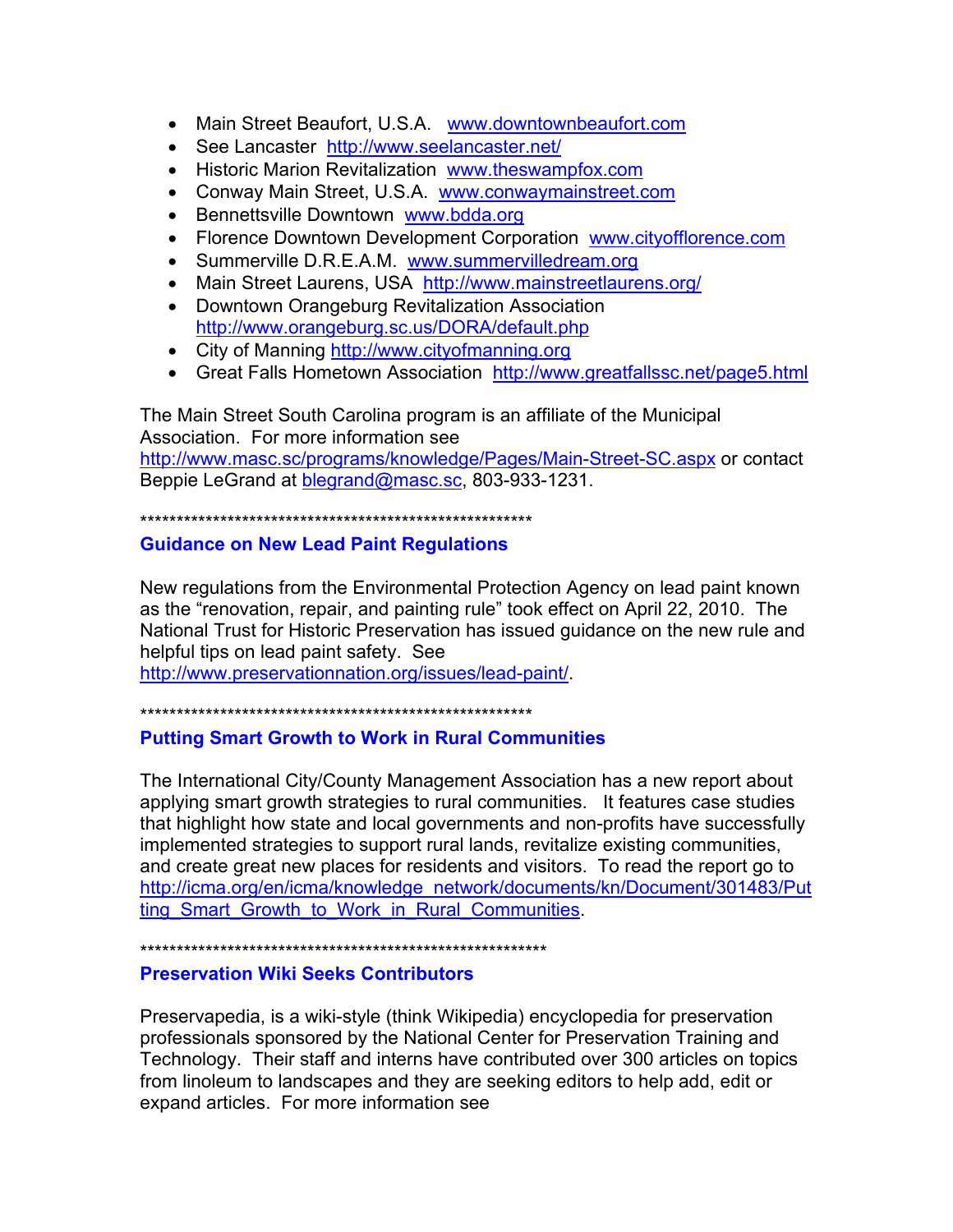http://www.ncptt.nps.gov/preservation-wiki-seeks-contributors/ or contact Ed FitzGerald at admin@preservapedia.org.

# \*\*\*\*\*\*\*\*\*\*\*\*\*\*\*\*\*\*\*\*\*\*\*\*\*\*\*\*\*\*\*\*\*\*\*\*\*\*\*\*\*\*\*\*\*\*\*\*\*\*\*\*\*\*\*\*

#### **National Historic Landmark Photo Contest**

The National Historic Landmarks Program has announced its 11th annual photo contest, administered for the first time through the online photo-sharing site Flickr. The contest title is "Imaging Our National Heritage," and encourages people to use their cameras to capture the meaning of a National Historic Landmark in a photo. Submissions must be submitted by **September 10, 2010** through the contest's Flickr group

http://www.flickr.com/groups/2010nhlphotocontest/.

\*\*\*\*\*\*\*\*\*\*\*\*\*\*\*\*\*\*\*\*\*\*\*\*\*\*\*\*\*\*\*\*\*\*\*\*\*\*\*\*\*\*\*\*\*\*\*\*\*\*\*\*\*\*\*\*

### **Conferences/Workshops/Events**

**NEW Heritage Corridor Workshops,** Fall 2010. The S.C. National Heritage Corridor has several workshops planned for the fall months on topics such as Grant Funding 101, Public Relations, and Marketing. Workshops are held at locations throughout the corridor. For more information visit http://www.scheritagecorridor.org/for\_our\_partners/training\_opportunities/. Participants from outside the Heritage Corridor are welcome to register and attend.

### **American Association of State and Local History Annual Meeting**,

September 22-25, 2010 in Oklahoma City, OK**.** The AASLH Annual Meeting is a networking and learning opportunity for history professionals, historical sites, historical societies, history museums, military museums, libraries, presidential sites, students, suppliers, and more. It features over 80 educational sessions and 17 pre-meeting workshops, evening events and tours. For more information visit http://www.aaslh.org/anmeeting.htm.

**Preserving the Historic Road 2010**, September 9-12, 2010 in Washington, DC. The conference features education sessions, special events and field workshops on the best practices, theories and methods for the identification, preservation and management of historic roads. For information visit http://www.historicroads.org/.

**NEW S.C. Archives and History Foundation Annual Meeting and Civil War Symposium,** September 24-25, 2010 at the Archives and History Center in Columbia. For more information visit http://civilwarsymposium.palmettohistory.org/ or contact Patrick McCawley at 803-896-6203, Patrick@scdah.state.sc.us.

### **Preservation Planning for Campuses, Complexes and Installations**,

September 28-29, 2010 in Hampton, VA. This National Preservation Institute seminar focuses on how buildings and landscapes contribute to the institutional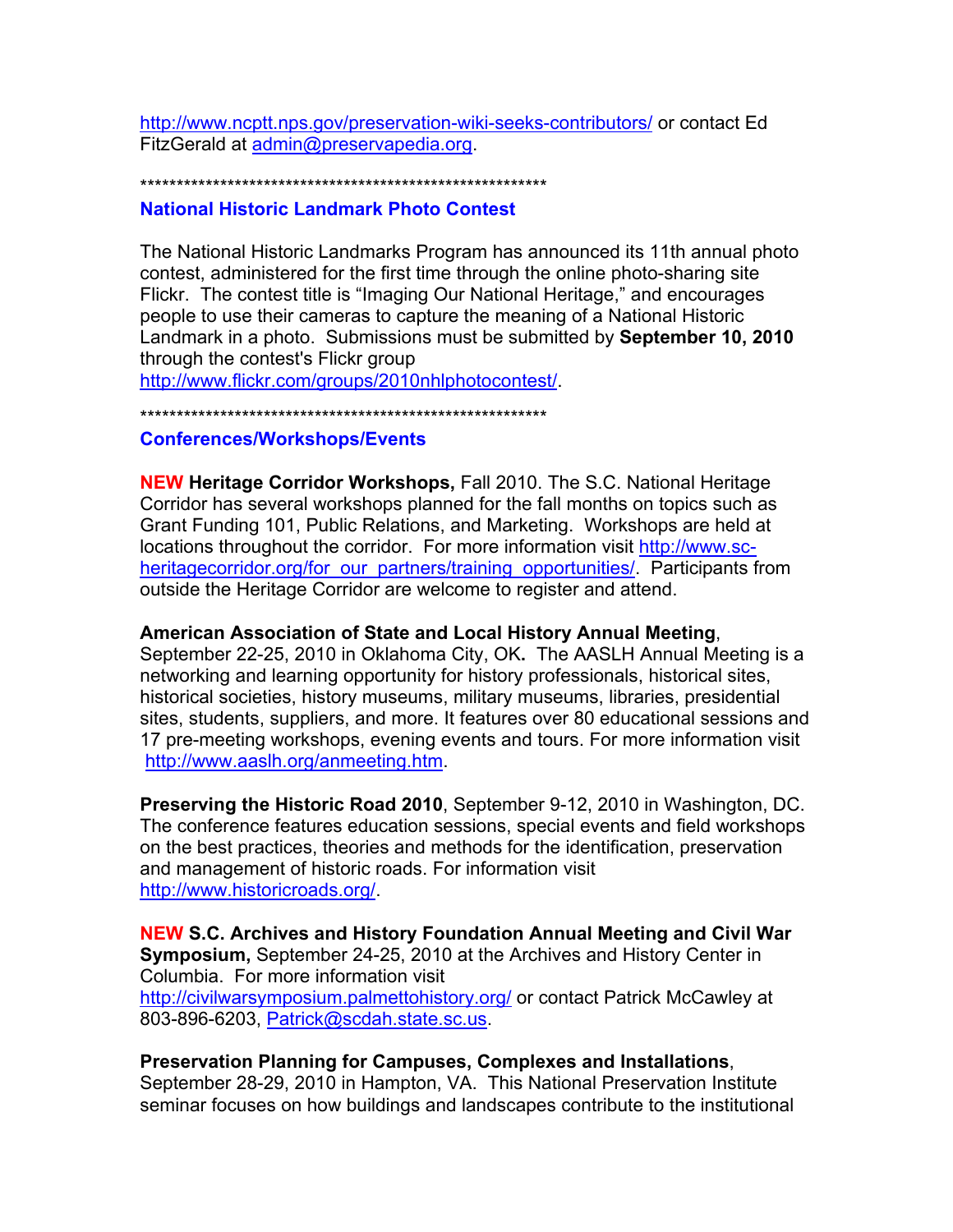identity of campuses, complexes, and installations, and how to integrate historic preservation considerations into the master planning process when faced with development pressures and the need to expand boundaries and reconfigure facilities. AIA/CES credit is available. For more information visit http://www.npi.org/sem-presplan.html.

**Southeastern Environmental Law Seminar**, October 14-15, 2010 in Myrtle Beach. This seminar features speakers from the Army Corps of Engineers, Environmental Protection Agency, Natural Resource Conservation Services, Department of Justice and DHEC-OCRM, along with experts in private practice. To see the agenda and list of speakers visit www.EnvironmentalLawSeminar.

**NEW Working with Section 106 in South Carolina**, October 21, 2010, Archives and History Center, Columbia. The workshop will include a review of the Section 106 process, information about recent past resources, vernacular and rural landscapes, and public outreach and archaeology. An afternoon site visit will highlight examples of recent 106 projects. The workshop is **free**, pre-registration is requested. For more information and to register contact Caroline Dover Wilson at cwilson@scdah.state.sc.us.

**Association for Preservation Technology International annual conference**, October 6-9, 2010 in Denver, CO. For more information visit www.apti.org/conferences/conference-current.cfm.

**Southeast Chapter of the Society of Architectural Historians Annual Meeting**, October 13-16, 2010 in Chattanooga, TN. Registration information is online at http://www.sesah.org/sesah/SESAH\_Home.html.

**NEW Traditional Building Exhibition and Conference**, October 20-23, 2010 in Chicago, IL. The conference theme, "Growing Green: Traditional Building and Sustainable Development" will be explored in 50 seminars, workshops, architectural tours, keynotes and craftsmanship demonstrations. For more information visit http://www.traditionalbuildingshow.com/index.shtml. To register call Carolyn Walsh 781-779-1560, or email cwalsh@restoremedia.com.

**International Preservation Trades Workshop,** October 21-23, 2010, in Frankfort, KY.IPTW 2010 includes interactive demonstrations, learning sessions, and one-on-one discussions. For more information visit http://www.iptw.org/.

**National Preservation Conference**, October 27–30, 2010 in Austin, TX. For more information visit http://www.preservationnation.org/resources/training/npc/.

**NEW Historic Preservation 101**, November 9, 2010, Archives and History Center, Columbia.This overview is geared towards individuals who are new to preservation in South Carolina, as well as those who would like a refresher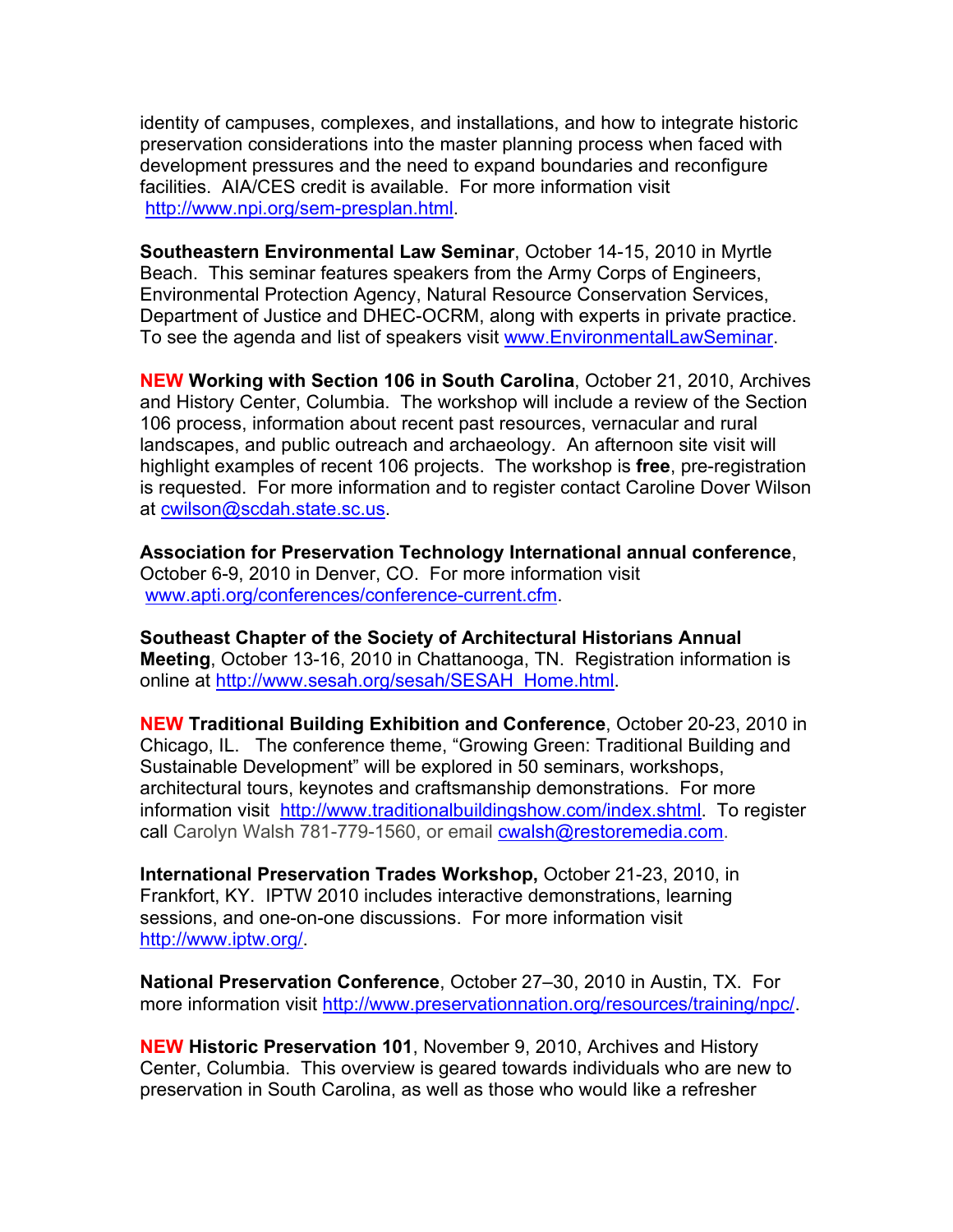course. It will include presentations about the National Register of Historic Places, historical markers, tax credits, grants and more. For more information contact Jennifer Satterthwaite at 803-896-6171, jsatt@scdah.state.sc.us.

#### \*\*\*\*\*\*\*\*\*\*\*\*\*\*\*\*\*\*\*\*\*\*\*\*\*\*\*\*\*\*\*\*\*\*\*\*\*\*\*\*\*\*\*\*\*\*\*\*\*\*\*\*\*\*\*\*

#### **Grant Application Deadlines**

**September 15, 2010 Fitch Mid-Career Research Grants:** The James Marston Fitch Charitable Foundation will award Fitch Mid-Career research grants of up to \$15,000 to mid-career professionals who have an academic background, professional experience, and an established identity in historic preservation or related fields including, architecture, landscape architecture, urban design, environmental planning, architectural history, and the decorative arts. The Foundation will also offer the **Richard L. Blinder Award**, a biennial grant of up to \$15,000 for the best proposal exploring the preservation of an existing structure, complex of buildings or genre of building type through addition, renovation or other means. The subject of the submission may be a real project or a polemical exercise; in either case originality is highly valued. The proposal must demonstrate that it fosters architectural preservation in the United States. To learn more about both grants, go to www.fitchfoundation.org. Applications must be submitted in PDF format to info@fitchfoundation.org.

**October 1, 2010 Preservation Services Fund Grants**: Administered by the National Trust for Historic Preservation, these grants are awarded to nonprofit organizations and public agencies for preservation planning and education efforts. Grant awards range from \$500 to \$5,000. For more information, contact the Southern Office of the National Trust for Historic Preservation at 843-722- 8552 or soro@nthp.org and the National Trust website at http://www.preservationnation.org/resources/find-funding/.

#### **NEW October 15, 2010 Preservation Training and Technology Grants**:

Administered by the National Center for Preservation and Training Technology the grants fund projects that develop new technologies or adapt existing technologies to preserve culture resources. Projects may involve archaeology, architecture, collections management, engineering, historic landscapes or materials. Grants may fund lab or field research, training activities such as workshops, documentation of new methods, manuscript or website development and meetings that discuss the use of technologies to address preservation problems. Bricks and mortar projects or documentation projects using wellestablished methods are not funded. Eligible applicants include colleges and universities, non profit organizations, and government agencies. Grants are awarded up to \$25,000 and require a one to one match. Applicants may submit a one-page pre proposal anytime before October 1. For more information see http://www.ncptt.nps.gov/grants/call-for-proposals-2011/.